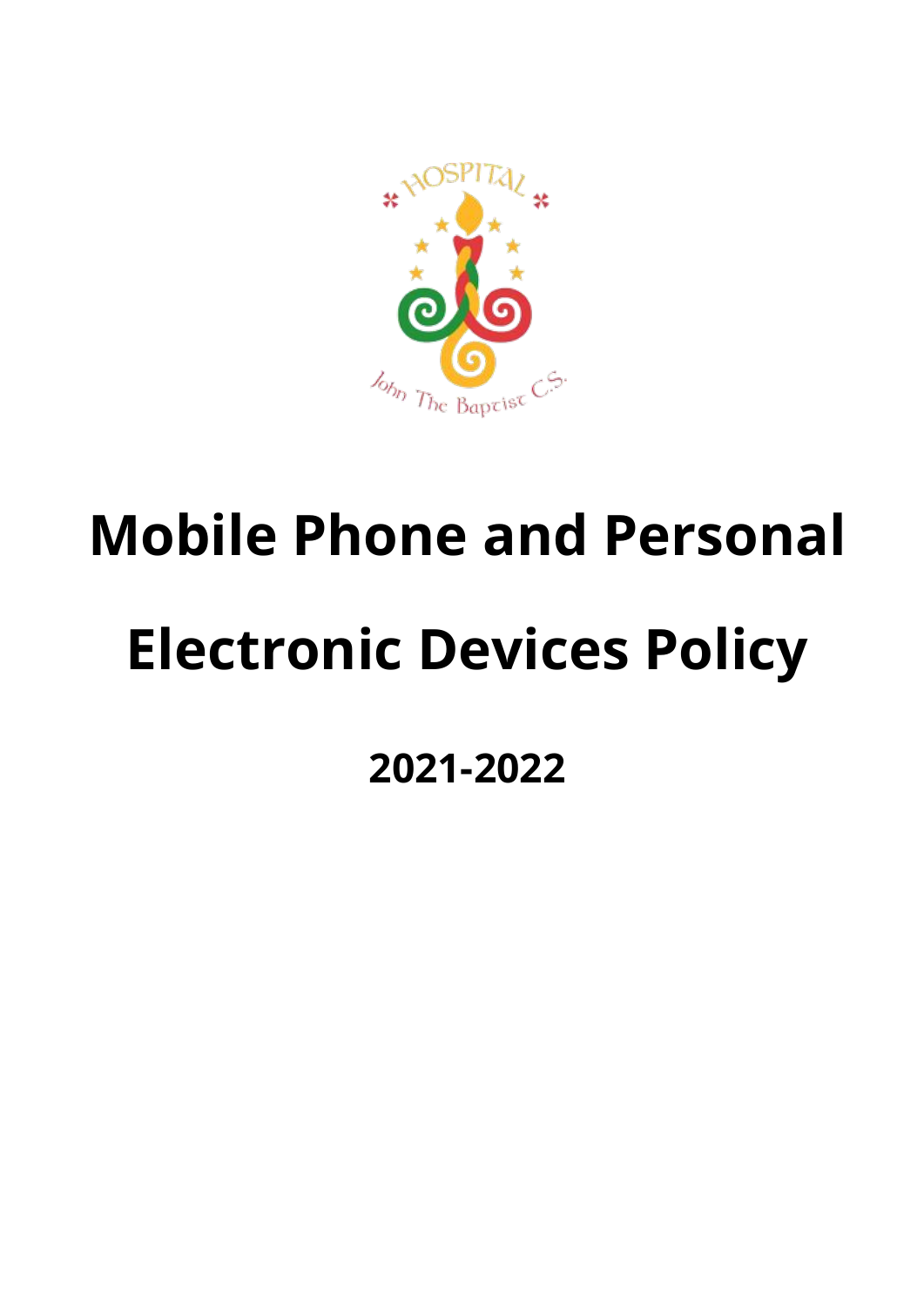#### **1. Introduction**

John the Baptist Community School is committed to providing a safe environment where learning can take place. John the Baptist Community School's mobile phone policy is in keeping with the Mission statement:

#### *Mission Statement*

*John the Baptist Community School is committed to the provision of a broadly based education in an atmosphere of mutual trust and respect, balancing vision with realism which facilitates personal growth and development among students, staff and community.*

#### **2. Scope of this Policy:**

This policy covers all Personal Electronic devices (P.E.D.s) which includes:

- Mobile phones/smart phones/smart watches etc.
- **EXT** All electronic devices including MP3/4, personal music devices, tablets or any other device capable of recording or sending messages. Please note this list is not exhaustive.

#### **3. Rationale**

In keeping with our mission statement, the following policy is founded on maintaining a safe, nurturing environment where the personal dignity and rights of the school community are preserved and the school's reputation is safe guarded. It is important for students to develop their socialisation and communication skills with peers and over-use of mobile phones impedes this.

The school supports the use of new technology but will not tolerate any abuse of such technology. It is expected that students manage and use devices in an effective, responsible and accountable manner. The misuse of a personal electronic device could constitute a breach of safety and security for all the members of the school community. Misuse of P.E.D.s may have far reaching consequences that may go well beyond the initial action as well as having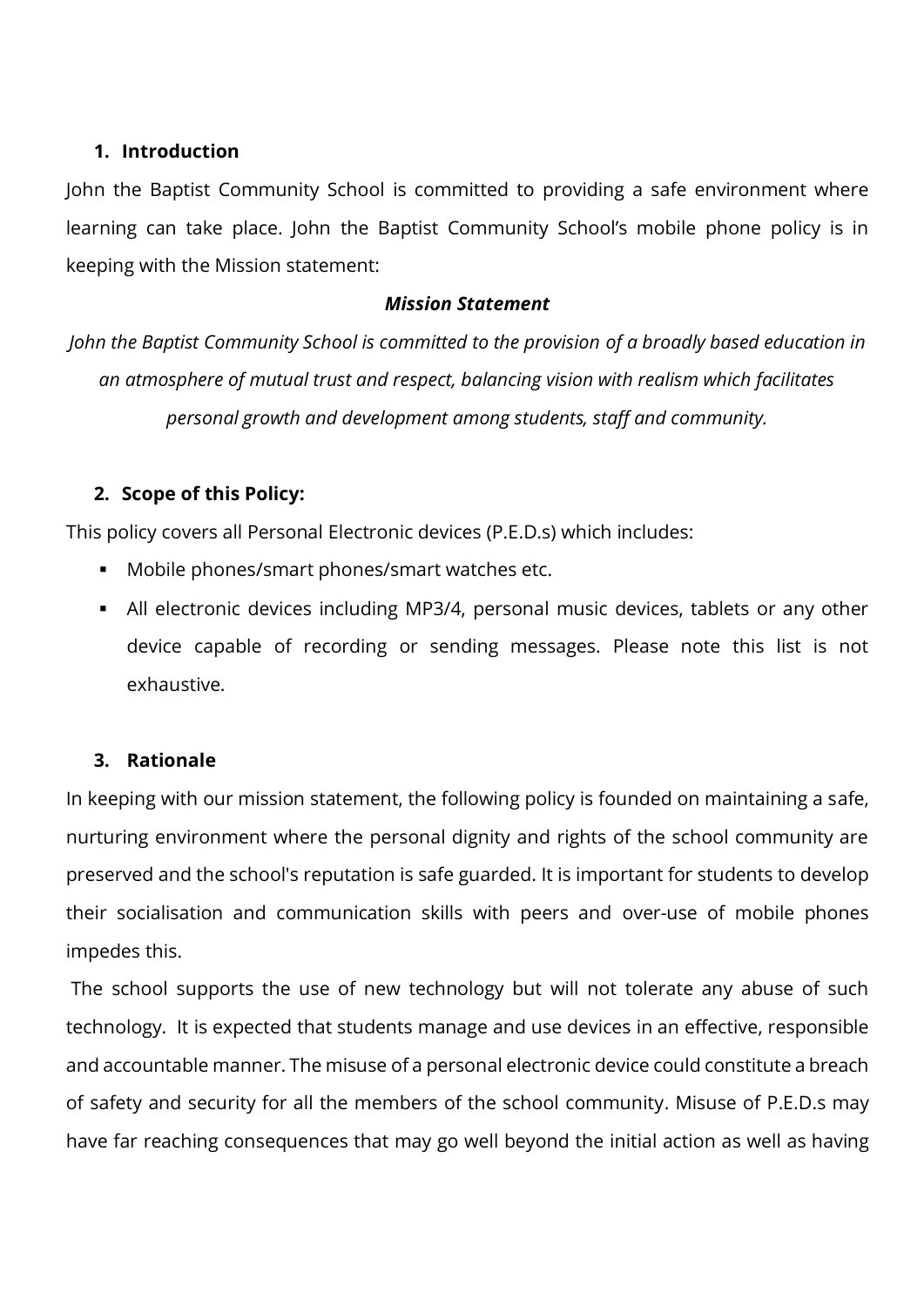the potential to cause serious emotional, social, behavioural and even legal implications for all those involved.

This policy aims to ensure that:

- Classes are not interrupted by P.E.Ds.
- Students are concentrating in class and engaged in active learning.
- Text/video bullying/intimidation/cyber bullying are prevented.
- Individual privacy and personal safety are upheld in the school community.

### **Contact with Home During the School Day**

All calls to Parents/Guardians regarding students must be made from the school office or sick bay. This is to ensure that students who may be unwell or ill are fully monitored and cared for as they await collection. Parents/Guardians who need to contact students during the day must do so through the school office at (061) 383283. Please be aware that messages cannot be accessed by the student until the end of the school day as mobile phones/P.E.Ds are not to be switched on in school. We ask Parents/Guardians to cooperate and support this policy by not contacting students by mobile phone during school hours. Responsibility cannot be taken by the school authorities for students who arrange independently to leave the school premises without following proper procedure. Any such arrangement is a breach of the Code of Behaviour for Students and will incur sanctions.

#### **4. Policy**

Cyber bullying is taken very seriously as no student/teacher or staff member should fear digital attacks (please see the Counter Bullying Policy). The creation or sharing of explicit text, images and/or video, including sexting which is the sharing of sexual text, video, and photographic content using mobile phones, apps, social networking services and other internet technologies is an unacceptable and absolutely prohibited behaviour. It will have serious consequences and sanctions up to and including suspension and expulsion for those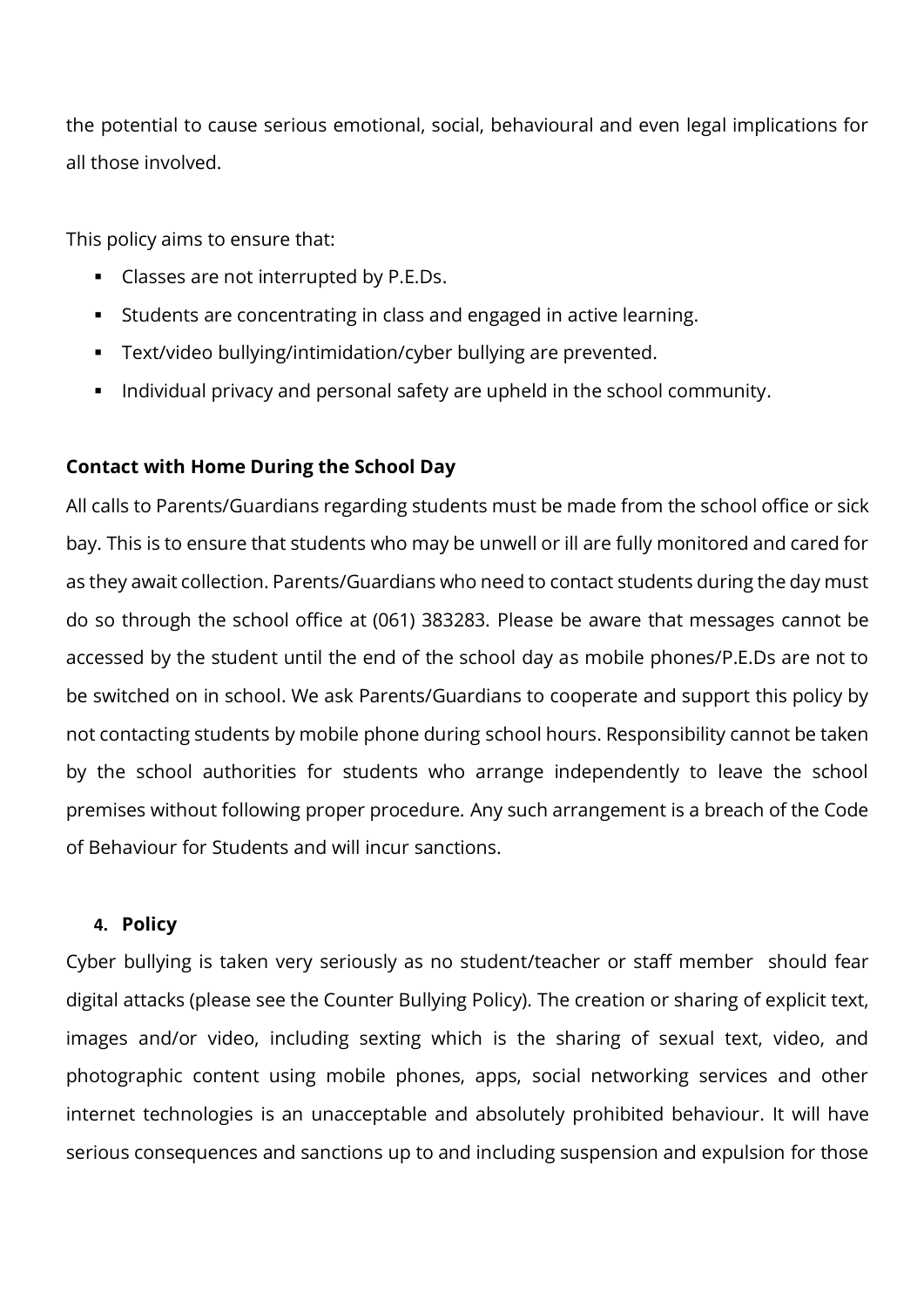involved in accordance with the school's Code of Behaviour. All incidents involving creating, storing, or sharing of explicit text, images and/or video of children under the age of 17 years will be reported as an incident to the Gardaí and Tusla and the State Claims Agency (to the latter as there is the potential to cause injury/harm to the individual).

It is illegal to display or circulate messages, images or statements relating to another person that may be considered offensive or hurtful without their permission. Irresponsible use of camera phones can lead to people's rights being violated. The potential for misuse of these phones in dressing room areas, buses and classrooms exists and, with access to social network sites so readily available, the misuse of the phone in these circumstances could have bullying implications.

Accounts that impersonate people in a deceptive manner, or content that contains bullying, harassment, statements targeting an individual or hateful speech and behaviour will not be tolerated at John the Baptist C.S. Such breaches will result in serious consequences and may include reporting to the Gardai and up to and including suspension or expulsion.

#### **5. If students insist on bringing a mobile phone or other electronic devices to school:**

- They must be kept in their school bag, switched off and not carried on their person. Parents/Guardians may arrange to contact students through the office.
- It is strongly advised that students mark their mobile phones/P.E.Ds with their names and use passwords to ensure that unauthorised phone calls cannot be made on their phones. Each student is responsible for all communication from their phone/ P.E.Ds and for any image or recording on their phone/P.E.Ds.
- Mobile phones and P.E.Ds are expensive, and the school cannot accept responsibility for mobile phones/P.E.Ds. Devices/P.E.Ds are brought to school entirely at the owner's risk. The school accepts no responsibility for lost, stolen or damaged devices.
- They must remain switched off during school-based activities. These include games, religious services, concerts and all other school-based and out of school activities. The use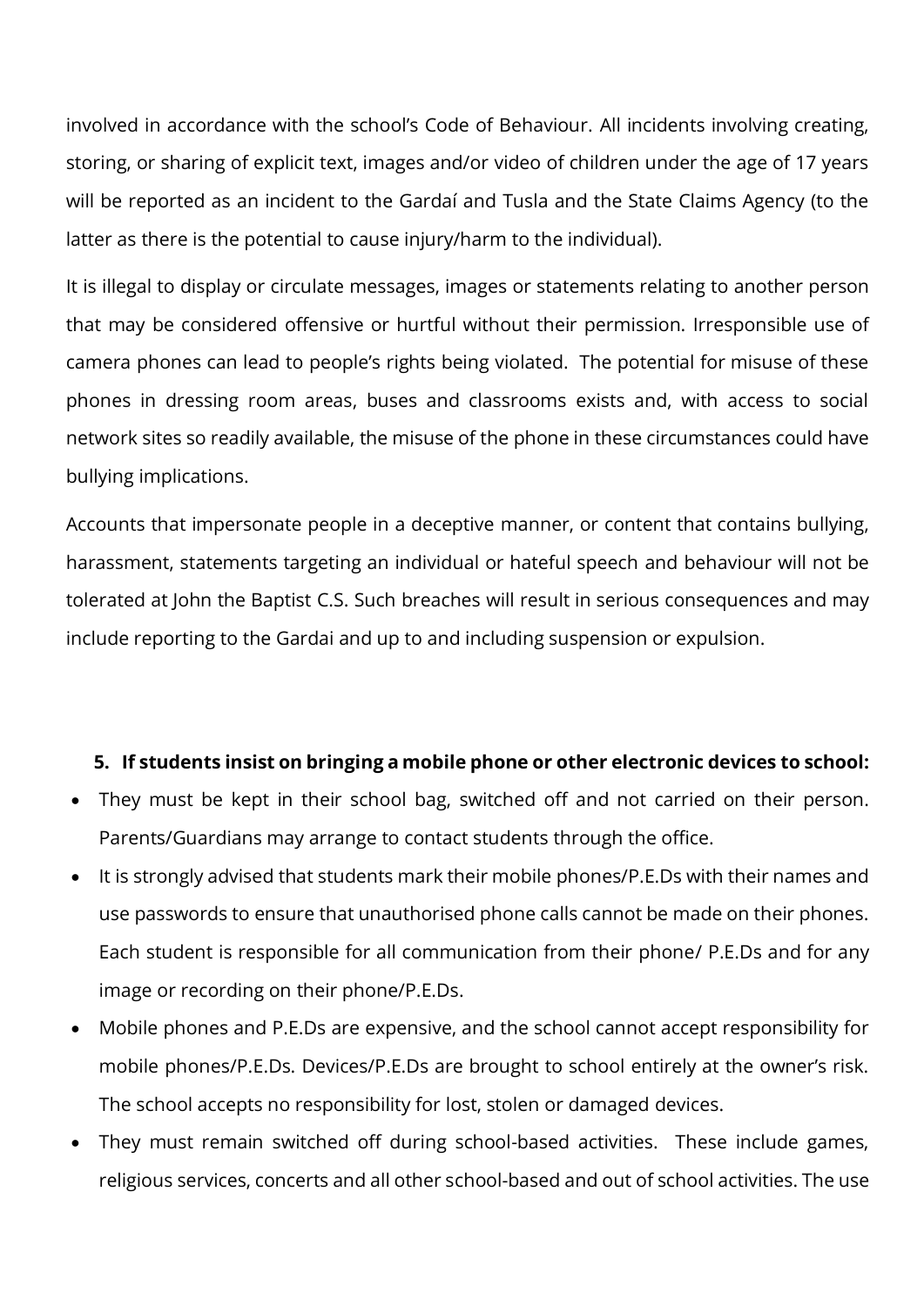of P.E.Ds including Smart watches during exams/assessments to access material is strictly forbidden and will incur sanctions.

- As per legislation, (GDPR) audio or visual recordings are not allowed and strictly forbidden. Serious sanctions, up to and including reporting to An Garda Siochana, will apply in the event of unauthorised photographs or recordings. Any comments, likes or sharing of such material will implicate you in the situation and may have very serious consequences for you up to and including suspension, expulsion and possible referral to the guards ..
- The Department of Education and Science does not recognise mobile phones/P.E.Ds as appropriate for use as calculators or clocks and as such, mobile phones/P.E.Ds should not be produced by students using this as a pretext.
- In exceptional circumstances (e.g. school trips, out of school matches, foreign trips, out of school hours trips etc.), prior permission may be granted by the school Principal for the use of the mobile phones/P.E.Ds on request by staff member responsible for the activity. This allows students to contact teachers or Parents/Guardians as necessary. Students participating in school related activities must abide by the relevant rules. Inappropriate use of phones/P.E.Ds during school related activities is strictly forbidden and sanctions will apply.

#### **6. Sanctions:**

- **a.** Devices/P.E.Ds being carried by students will be confiscated and held until the end of the day or may result in the device/P.E.Ds being kept overnight if deemed necessary at the discretion of management. The Parent/Guardian may be requested to collect the device/P.E.Ds from the school.
- **b.** Refusal by students to cooperate in handing over the device/P.E.Ds may result in the device being held overnight. The Parent/Guardian may be requested to collect the device/P.E.Ds from the school.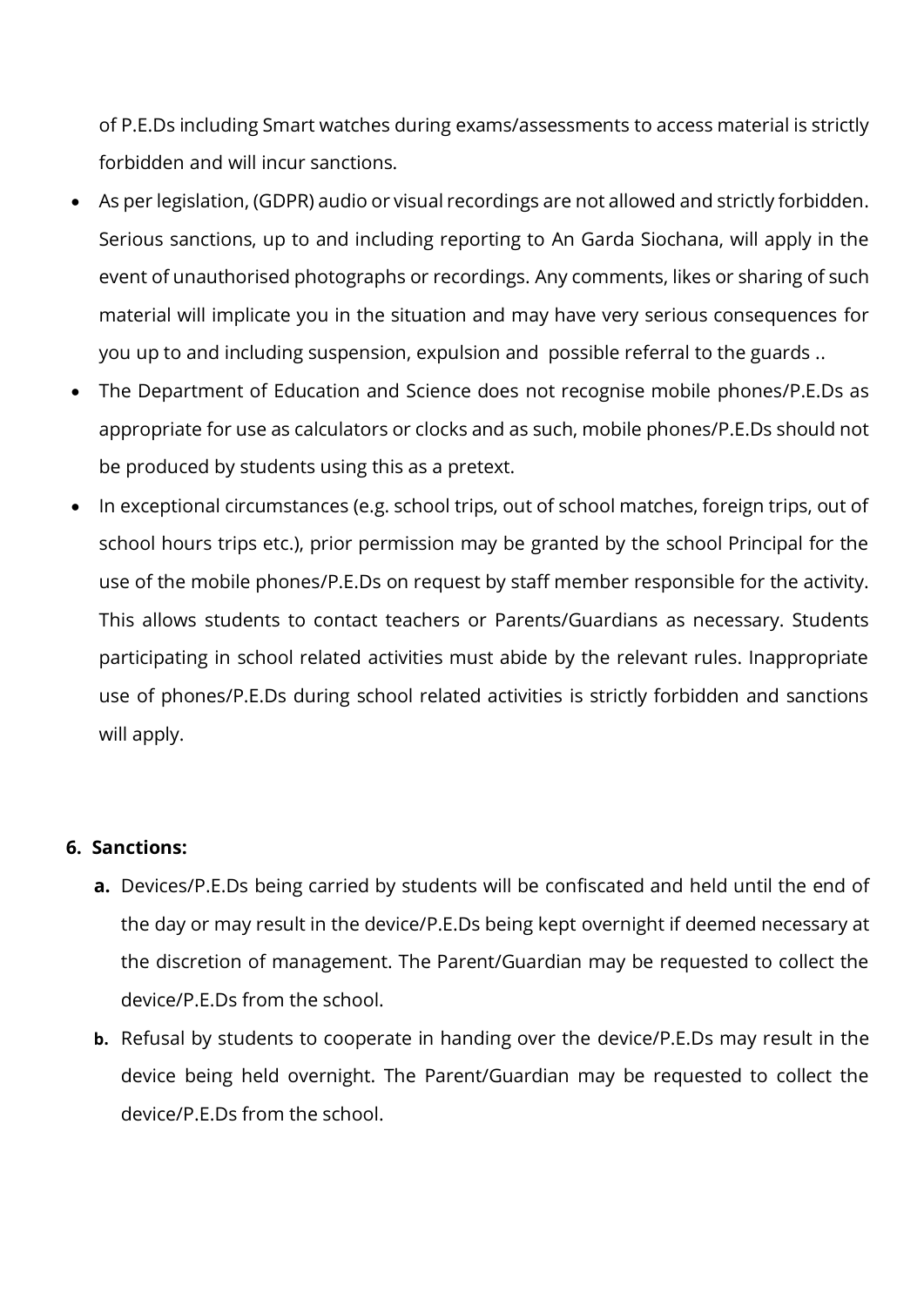- **c.** The teacher will hand over the device/P.E.Ds to the Deputy Principal. The device will be placed in an envelope recording the students name, date of confiscation and the name of the teacher confiscating the device. It will be stored in a secure location.
- **d.** Depending on the severity of the breach the device may be collected by the student from the relevant Deputy Principal's office at the arranged time.
- **e.** Repeated breaches by the same student or a serious breach may result in the device being confiscated and kept for an extended period or other consequences as per section 4 above. This will allow for consultation with parents/guardians to address the incident and prevent future breaches. In this case, a parent/guardian must collect the device from the school.

#### **ROLES AND RESPONSIBILITIES:**

#### **Principal/Deputy Principal/Year Head/Class Tutor/Class Teacher**

- Monitor implementation of policy
- Implement sanctions in cases of breach of policy
- Review Policy

#### **Parents/Guardians**

• Support school policy on mobile phones/digital devices

#### **Students**

• Comply with rules on mobile phones/digital devices.

#### **Review**

This Policy is updated every two years or when issues arise. Reviewed by: Deputy Principals; Elaine O' Donnell and Dearbhaile Maher and Assistant Principals; Margaret Berkery, Liz Leahy and Mary Sheehan. Parent Representative: Riah Hogan and members of the Student Council in December 2021.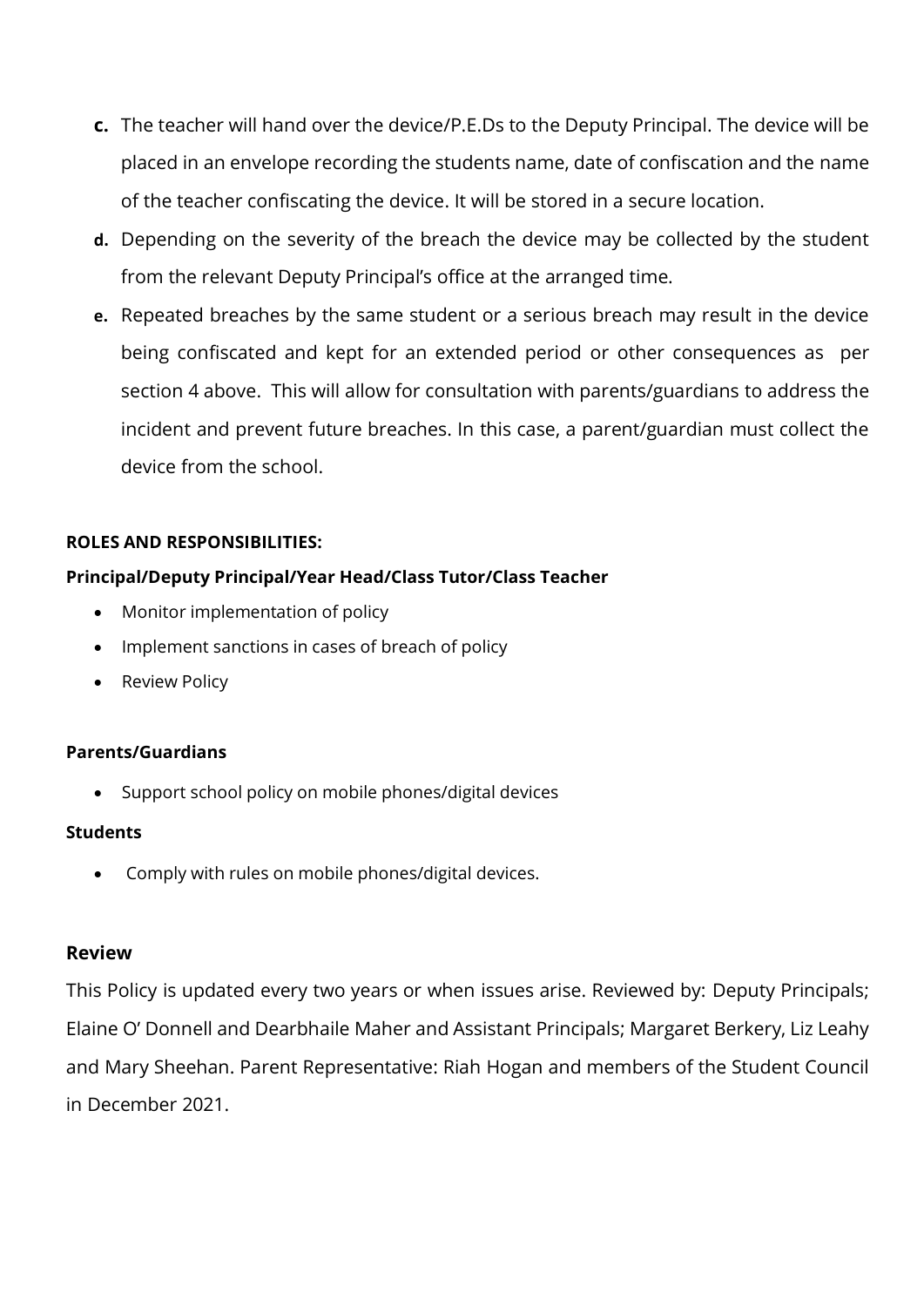**Signed**:

**Chairperson Principal Board of Management** 

\_\_\_\_\_\_\_\_\_\_\_\_\_\_\_\_\_\_\_\_\_\_\_\_\_ \_\_\_\_\_\_\_\_\_\_\_\_\_\_\_\_\_\_\_\_\_\_\_\_\_\_\_

**Date: \_\_\_\_\_\_\_\_\_\_\_\_\_\_\_\_\_\_\_ Date: \_\_\_\_\_\_\_\_\_\_\_\_\_\_\_\_\_\_\_\_\_\_** 

**Date of next review: 2023-2024**